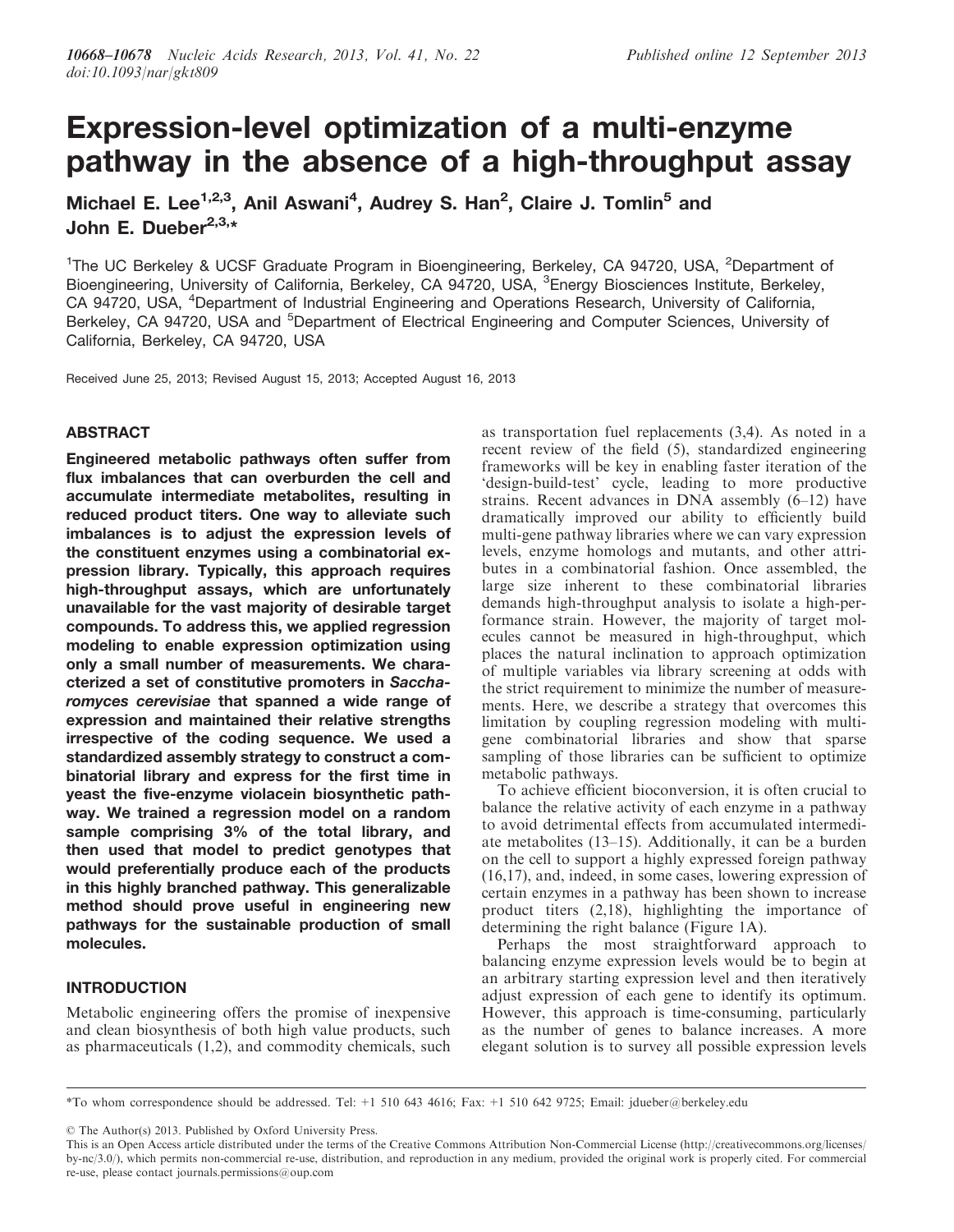<span id="page-1-0"></span>

Figure 1. Metabolic enzyme expression balancing and modeling. (A) A hypothetical two-gene metabolic pathway. Overexpression of enzymes may cause a burden to the cell; the intermediate may be non-productive by reacting with alternative enzymes, causing cytotoxicity, or leaving the cell by active or passive transport. (B) The associated production landscape showing that for one or a combination of the above-stated scenarios, moderate gene expression is optimal. (C) An example of the landscape predicted by a regression model trained on 100 randomly sampled points from the true landscape. The correlation coefficient shown is between the predicted and true values in the 20-by-20 discretized space.

combinatorially, which has the advantage of not only reducing the time cost but also reveals the overall multidimensional production landscape. To date, few production landscapes have been explored owing to the prior difficulties both in building libraries as well as determining enzyme expression levels. Close inspection of two landscapes that have been explored, the isoprenoid pathway for taxadiene production in Escherichia coli ([2\)](#page-9-0) and xylose fermentation in Saccharomyces cerevisiae [\(19](#page-9-0)), show that iterative expression tuning could potentially fail to identify the true optimum depending on the order in which operons or enzymes were tuned. Although combinatorial libraries enable researchers to avoid these traps, one major difficulty faced is the limited scale that can be practically surveyed. The library diversities in the aforementioned examples were 16 and 8 combinations, respectively, allowing these libraries to be exhaustively sampled. Much larger libraries that include more expression levels, operons or enzymes approach a limit where exhaustive sampling is not feasible.

A notable exception to this limit exists for pathways with a phenotype that can be assayed in high throughput, such as growth rate or production of a colored molecule. Recently, another xylose-using S. cerevisiae strain was isolated from a library of  $\sim$ 1000 combinations via selection on xylose as the sole carbon source [\(20](#page-9-0)). In another study, expression levels of 24 genes involved in lycopene biosynthesis in E. coli were optimized using multiplex automated genome engineering ([21\)](#page-9-0). These stunning examples of large-scale optimization demonstrate the power of combinatorial expression libraries; however, harnessing this enormous diversity required a high-throughput screen or selection to efficiently comb through the vast assortment of genetic variants. Unfortunately, the majority of small molecules of interest, including most biofuels and specialty chemicals, must be quantified using analytical methods such as high performance liquid chromatography (HPLC), gas chromatographymass spectrometry (GC-MS), liquid chromotographymass spectrometry (LC-MS) and so forth, which provide insufficient throughput to warrant the use of these emerging technologies for constructing massive libraries for combinatorial searches.

We propose that computational modeling can provide the necessary link between large searches and targets that are difficult to screen. If gene expression can be reliably controlled, the production landscape of a molecule can be discretized into a multi-dimensional grid of expression space, and, by sampling this space, we can fit a function that relates gene expression to product titer. To that end, we constructed and characterized an S. cerevisiae promoter set that exhibited robust control over gene expression. We developed a standardized assembly strategy to build combinatorial libraries, as well as a rapid genotyping method to determine the promoter identity for each gene in a given library member. We then used linear regression to fit a model to the genotype and titer measurement data. As a challenging test of this relatively straightforward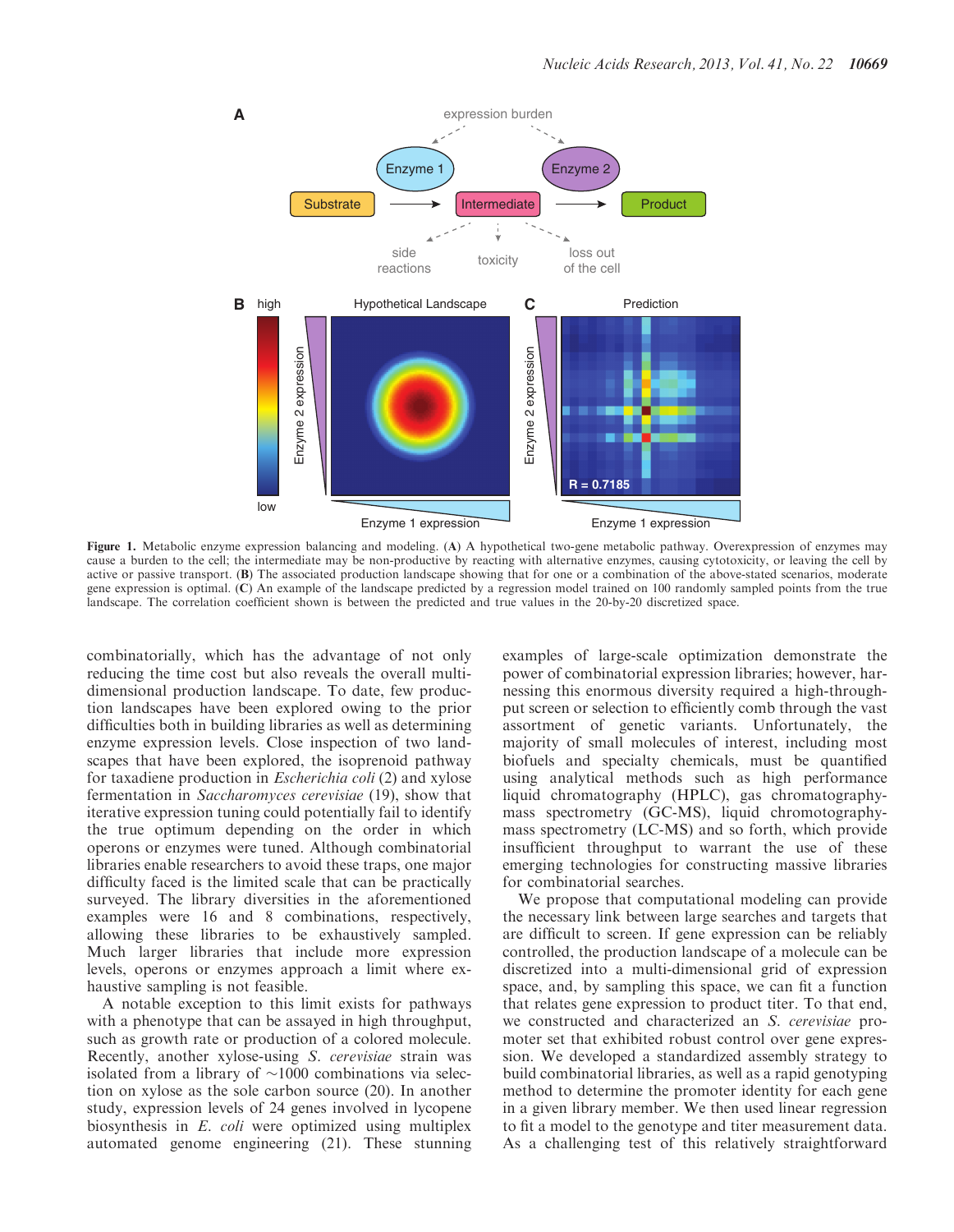modeling approach, we examined the highly complex violacein biosynthetic pathway. This pathway exhibited several characteristics that commonly plague metabolic engineers: a branched pathway structure leading to offtarget side reactions, both enzymatic and spontaneous; promiscuous enzymes that can recognize multiple intermediates as their substrate; and, being the first report to our knowledge to express the pathway in S. cerevisiae, uncertainty in enzyme activity in the heterologous host. Despite these traits, we successfully produced violacein in yeast, and we used a regression model to predict strains that selectively maximized production of any one of the four primary products in the pathway.

# MATERIALS AND METHODS

# Strains and growth media

The base S. cerevisiae strain for all experiments in this article was BY4741 ( $MATa his321 leu220 met1520 ura320$ ). Wildtype yeast cultures were grown in YPD (10 g/l Bacto Yeast Extract; 20 g/l Bacto Peptone; 20 g/l Dextrose). Yeast transformed with plasmids containing the *MET15*, *HIS3*, *LEU2* or URA3 auxotrophic markers were selected and grown on synthetic complete media (6.7 g/l Difco Yeast Nitrogen Base without amino acids; 2 g/l Drop-out Mix Synthetic Minus appropriate amino acids, without Yeast Nitrogen Base (US Biological); 20 g/l Dextrose).

Yeast expressing the violacein pathway was grown on selective media for 48 h at  $30^{\circ}$ C. Cells grown on solid media containing 2% agar often took an additional 24– 48 h (at  $4^{\circ}$ C) for color to develop fully.

Restriction cloning reactions were transformed in TG1 and DH10B chemically competent E. coli. Gibson assembly reactions were transformed in TransforMax EPI300 (Epicentre) electrocompetent E. coli. Transformed cells were selected on Lysogeny Broth (LB) containing antibiotics ampicillin or kanamycin.

# Standard yeast cloning vectors

Yeast cloning vectors derived from pRS316 were constructed to include unique restriction sites that flank each modular region of an expression cassette as well as allow for BglBrick-style cloning of protein fusions (using BglII, BamHI and XhoI) ([22\)](#page-9-0) and BioBrick-style idempotent cloning of entire cassettes (using EcoRI, SpeI, XbaI and PstI) ([23\)](#page-9-0). Cloning vectors are listed in [Supplementary](http://nar.oxfordjournals.org/lookup/suppl/doi:10.1093/nar/gkt809/-/DC1) [Table S1](http://nar.oxfordjournals.org/lookup/suppl/doi:10.1093/nar/gkt809/-/DC1).

# Yeast fluorescent protein measurement

Yeast transformed with plasmids expressing one or more fluorescent proteins were grown to saturation shaking in 96-deep-well blocks at  $30^{\circ}$ C. Cell density (OD<sub>600</sub>) and fluorescence were measured using a TECAN Safire2.

# Violacein biosynthetic pathway

Genes for the violacein biosynthetic pathway were amplified from plasmid BBa\_K274002 obtained from the Registry of Standard Biological Parts (partsregistry.org). A list of primers used for cloning the violacein genes are listed

in [Supplementary Table S2,](http://nar.oxfordjournals.org/lookup/suppl/doi:10.1093/nar/gkt809/-/DC1) and a list of plasmids expressing those genes are listed in [Supplementary Table S1](http://nar.oxfordjournals.org/lookup/suppl/doi:10.1093/nar/gkt809/-/DC1).

# One-step isothermal assembly

Standard vectors were constructed, flanked by pairs of homology sequences derived from yeast barcodes [\(24](#page-9-0)) at the ends of each expression cassette. We reasoned that as these barcode sequences were designed to be orthogonal, they could serve a dual purpose of reducing the probability of mis-annealing and dictating the assembly order of multiple cassettes.  $vioA$  was flanked by an 'A' and 'C' homology sequence; vioB by 'A' and 'B'; vioC by 'C' and 'D'; vioD by 'B' and 'C'; vioE by 'C' and 'D'; backbone vectors contained 'A' and 'D' receiving sequences. Entire 5' homology-promoter-gene-terminator-3<sup>'</sup> homology cassettes were amplified by PCR; backbone vectors were also amplified by PCR or double-digested using SpeI/XbaI (n.b., Taq DNA Ligase in the Gibson enzyme mix does not ligate compatible 4 bp overhangs). Thus,  $vioAC$  and  $vioBDE$  plasmids were assembled using the compatible homology regions as the overlapping sequences for one-step isothermal assembly, which were performed as described in Gibson et al. ([6\)](#page-9-0). See [Supplementary Tables S1](http://nar.oxfordjournals.org/lookup/suppl/doi:10.1093/nar/gkt809/-/DC1) and [S2](http://nar.oxfordjournals.org/lookup/suppl/doi:10.1093/nar/gkt809/-/DC1) for a list of plasmids and amplification primers.

There were some instances of mis-assembly where one or more cassettes may not be incorporated; however, this represented a relatively low percentage in three-gene assemblies  $(\sim 25-33\%)$  and even lower for two-genes  $(\sim 8\%)$ . Additionally, in many of these cases of misassembly, homology of the inserts with the middle of the vector backbone resulted in the loss of the yeast replication origin and/or selection marker such that on transformation into yeast, the fraction of correctly assembled constructs that propagated in yeast was considerably higher.

# Library plasmid purification

Libraries constructed by restriction or one-step isothermal assembly were transformed and plated on LB-agar plates containing antibiotic. After colonies appeared, plates were scraped, and the pooled collection of colonies was used for plasmid purification.

# Extraction of pathway products

Yeast clones were grown in 1 ml of synthetic media split into two wells in a 96-deep-well block in an ATR shaker at  $30^{\circ}$ C for 48 h. Cultures were recombined and pelleted in a microcentrifuge for 3 min at 14 000 rpm. The pellets were resuspended in 500  $\mu$ l of methanol and boiled at 95 $\degree$ C for 15 min, vortexing halfway through. Resuspensions were pelleted, and the supernatant (extract) was transferred to new microcentrifuge tubes and pelleted to remove remaining cell debris. Final extracts were transferred to glass vials for analysis on HPLC.

# HPLC analysis of pathway products

Ten microliters of extract were run on an Agilent Rapid Resolution SB-C18 column  $(30 \times 2.1 \text{ mm}, 3.5 \text{ µm})$  particle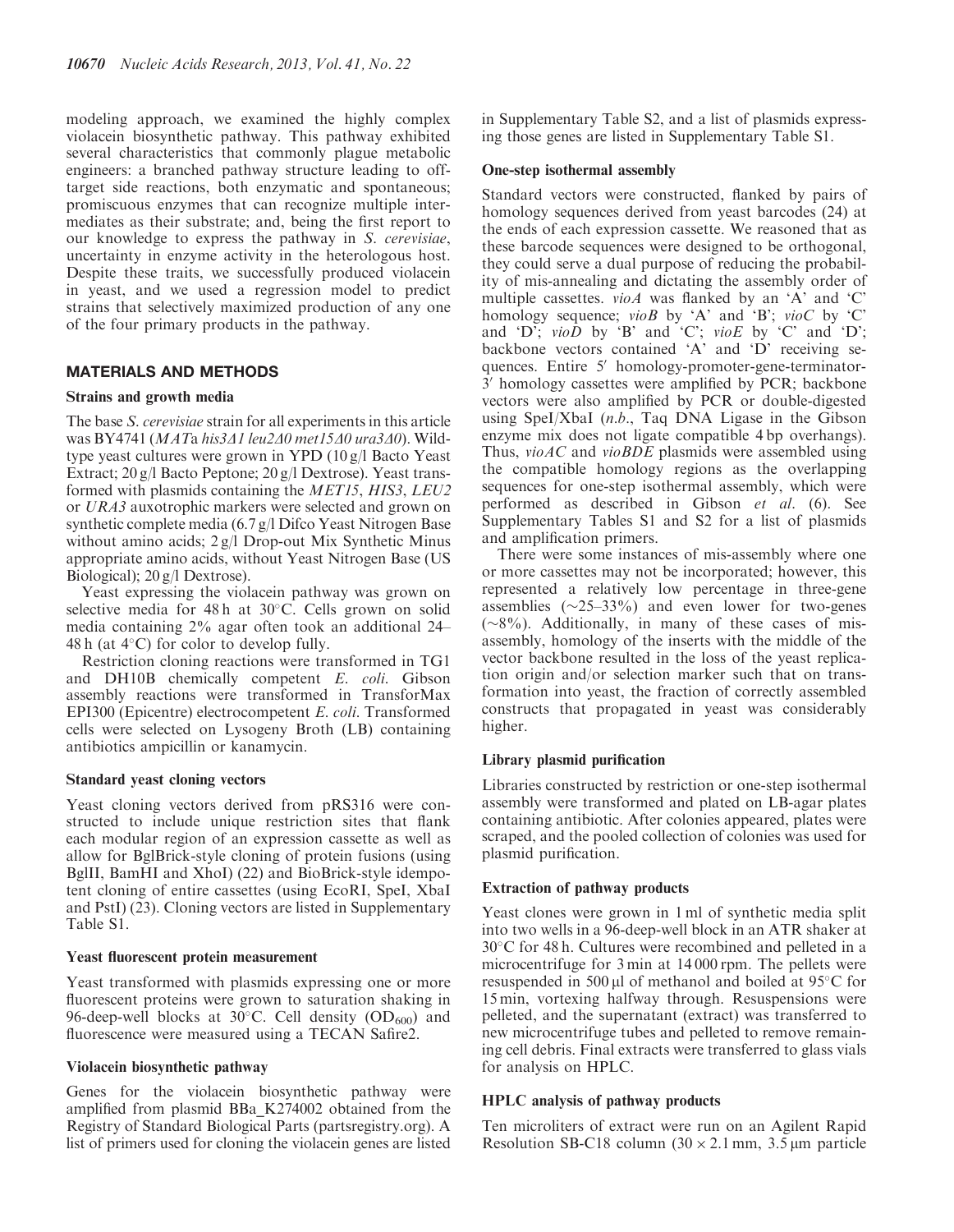size) on an Agilent 1200 Series LC system with the following method (Solvent A is 0.1% formic acid in water; Solvent B is 0.1% formic acid in acetonitrile): start at 5% B; hold at 5% B for 1.5 min; 16.9%/min to 98% B; hold at 98% B for 2 min; 3.1%/s to 5% B; hold at 5% B for 2.5 min. The column temperature was  $30^{\circ}$ C, and absorbance was measured with a UV/VIS detector. All measurements presented here reflect the peak area at a specified elution time and wavelength (5.5 min/565 nm for violacein; 5.9 min/565 nm for deoxyviolacein; 5.1 min/600nm for proviolacein; 5.4 min/610 nm for prodeoxyviolacein) (see [Supplementary Figure S1](http://nar.oxfordjournals.org/lookup/suppl/doi:10.1093/nar/gkt809/-/DC1) for sample chromatogram and absorbance spectra). Pure standards for our target compounds were commercially unavailable, and therefore absolute mass measurements were not possible; a mixed extract of violacein/deoxyviolacein could be purchased (Sigma-Aldrich), and we estimate that a peak area of 150 au corresponds to  $\sim$ 10 mg/l violacein.

# TaqMan rapid analysis of combinatorial assemblies (TRAC)

A slightly modified version of the TaqMan protocol described in Kong et al. ([25\)](#page-9-0) was used to identify each unique promoter. A list of probes and their sequences (labeled oligonucleotides provided by Integrated DNA Technologies) are available in [Supplementary Table S3](http://nar.oxfordjournals.org/lookup/suppl/doi:10.1093/nar/gkt809/-/DC1), and a list of amplification primers are listed in [Supplementary Table S2](http://nar.oxfordjournals.org/lookup/suppl/doi:10.1093/nar/gkt809/-/DC1). A universal probe mix  $(2 \mu M)$ each dye-strand,  $2.4 \mu M$  each quencher-strand) was prepared in water. Template for PCR was prepared by resuspending a 1 mm-diameter yeast colony in  $25 \mu$  of 20 mM NaOH or by pelleting and resuspending a saturated yeast culture in 2.5 volumes of 20 mM NaOH, then boiling for 10 min, pelleting and recovering the supernatant. A 25 µl of a TRAC reaction included: 2.5 µl of  $10 \times$ PCR buffer [100 mM Tris–HCl, 500 mM KCl, 15 mM MgCl<sub>2</sub> (pH 8.3) @ 25°C], 0.5 µl of 10 mM dNTP mix,  $1 \mu l$  of each  $10 \mu M$  PCR primer,  $0.75 \mu l$  of probe mix,  $2.5 \mu$ l of template,  $0.5 \mu$ l of Taq DNA polymerase and  $16.25 \mu l$  of water. PCRs were run as follows: initial denaturing at  $94^{\circ}$ C for 5 min, 50 amplification cycles (94 $\degree$ C for 10 s, 50 $\degree$ C for 30 s, 68 $\degree$ C for 1 min) and a final elongation at  $68^{\circ}$ C for 10 min. Twenty microliters of the reaction were diluted with  $80 \mu$  of water and loaded onto a Costar 96-well flat bottom polystyrene assay plate and measured for fluorescence using a TECAN Safire2.

For a sufficiently large number of randomly sampled colonies, fluorescence measurements for each channel segregated into two distinct clusters corresponding to background (quenched) and positive hits (released) [\(Supplementary Figure S2](http://nar.oxfordjournals.org/lookup/suppl/doi:10.1093/nar/gkt809/-/DC1)).

# RESULTS

# Modeling a production landscape using linear regression

Modeling the intricate network of enzymes and metabolites of cell metabolism presents a daunting task. There are many parameters to be considered, such as enzyme kinetics and intracellular metabolite concentrations, but these data are often unavailable, especially for heterologously expressed genes. Additionally, gene clusters taken from exotic organisms may not be fully characterized, and even the order of the reactions and identity of the intermediates of the pathway could be unknown. Therefore, it can be advantageous to take a simpler modeling approach that is somewhat naïve to the complexities of biology.

We chose to use a linear regression model ([26\)](#page-9-0) trained on empirical data to relate expression level combinations to product titer. As an initial test, we generated a hypothetical production landscape of a two-gene pathway designed to mimic that of the taxadiene pathway described by Ajikumar et al. [\(2](#page-9-0)) where intermediate expression levels were optimal ([Figure 1](#page-1-0)B). We discretized the continuous expression of each gene into 20 levels (e.g. promoter strengths) and sampled 100 random points from the resulting lattice. The model we trained is a categorical model, wherein the presence or absence of each promoter-gene combination is represented as an independent variable, rather than a relative expression level for each gene (see [Supplementary Information](http://nar.oxfordjournals.org/lookup/suppl/doi:10.1093/nar/gkt809/-/DC1) for more details). A predicted landscape representative of 100 simulations is shown in [Figure 1](#page-1-0)C. Although the model is not perfect in accurately predicting every point, it is certainly able to determine that moderate expression of both enzymes is preferred over high or low expression.

The limitations of the model's predictive power are a consequence of the assumptions necessary to maintain simplicity. First, we assumed that each enzyme contributes to pathway flux independently. We know that this may be biologically inaccurate, owing to potential interactions between enzymes or regulation that would result in codependence of two or more enzymes. However, including these non-linear interactions would greatly increase the amount of data necessary to train the model, a quantity we sought to limit. By extension, we assumed that production landscapes in general are relatively smooth and contain a single peak. Naturally, these assumptions will prevent the model from successfully identifying the optimum for certain outstanding cases, but for most pathways, it should provide an excellent first-pass analysis of how the pathway responds to changing gene expression.

# Constitutive promoters provide robust control over protein expression

To implement the modeling approach described earlier in the text, we first needed control over protein expression, which we accomplished by varying promoters. We defined several criteria for designing a promoter library: (i) a wide range of transcriptional strengths that are evenly distributed; (ii) minimal variation in strength with respect to different coding sequences; and (iii) orthogonal DNA sequences to minimize recombination and simplify genotyping. Thus, we avoided promoter mutagenesis, such as the commonly used TEF1 library [\(27](#page-9-0),[28\)](#page-9-0), because of the high degree of homology between those promoters and their relatively limited range of 10-fold expression. Instead, we collected a set of sequences taken from upstream of the translational start site of several yeast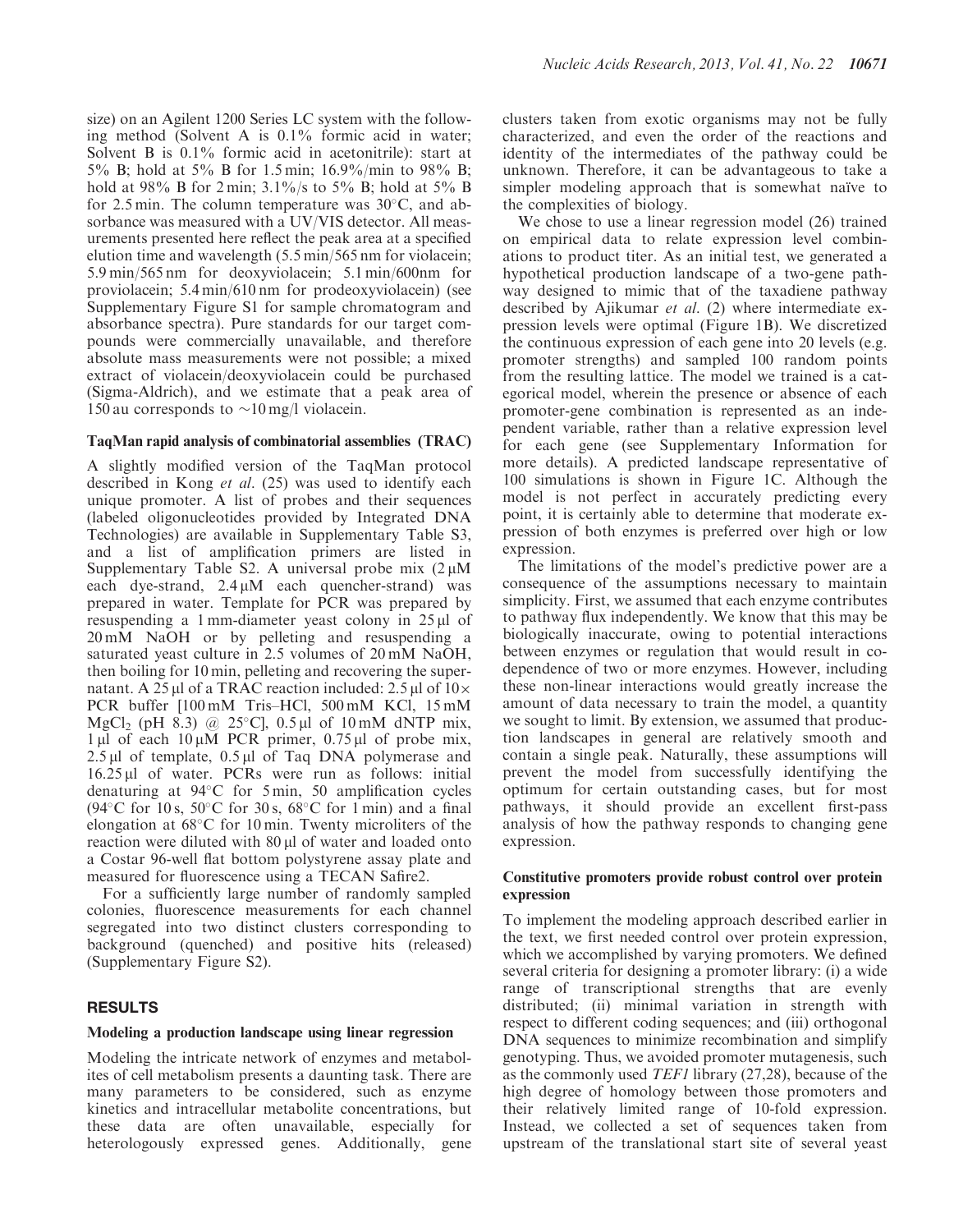<span id="page-4-0"></span>genes observed to have a broad range of expression levels ([29\)](#page-9-0), and we cloned 700 bp as canonical 'promoters' in front of three fluorescent reporters, mKate2 (red fluorescent protein, RFP), Venus (yellow fluorescent protein, YFP) and cyan fluorescent protein (CFP), to test against our criteria.

We identified a set of five promoters— $pTDH3$  (only 680 bp),  $pTEFI$ ,  $pRPL18B$ ,  $pRNR2$  and  $pREVI$ —that had all of our desired characteristics. The promoters spanned nearly three orders of magnitude in red and yellow fluorescence, with relatively even separation between members on a log-scale (Figure 2A, see [Supplementary Figure S3](http://nar.oxfordjournals.org/lookup/suppl/doi:10.1093/nar/gkt809/-/DC1) for all promoters tested). We were concerned that the strength of these promoters would be influenced by the downstream coding sequence, as is often observed in E. coli owing to interactions with the ribosome binding site [\(30–32](#page-9-0)). To address this, we cloned our promoter set in front of a random sequence of 24 nucleotides fused to YFP and saw that the relative rank order of promoters was remarkably well maintained (Figure 2B and C). Because we are only controlling transcription, we cannot ensure absolute protein levels, which may be influenced by other factors

such as transcript and polypeptide length, folding or translation rate; however, these effects are largely dependent on sequence, not concentration, and so high and low amounts of a given transcript should be affected equally, giving rise to the consistency of relative promoter strengths for a particular coding sequence.

In contrast to the simulated scenario, we decided to use these five promoters rather than 20 for practical reasons. First, although having more promoters would provide higher resolution of the landscape, it would also increase the total diversity of the library, thus requiring a higher sampling rate. Second, given the limits on the dynamic range that can be accessed by changing the promoter at single copy (approximately three orders of magnitude), having 20 promoters would means that each promoter resulted in only 50% more protein than the next lowest promoter. It could prove difficult to deconvolve the contributions of these small differences in expression and noise in sample measurement. Rather, the larger, roughly 500% increments from a five-member library are more likely to provide meaningful data.

Although we avoided highly homologous sequences for each promoter, because we intended to use them in long



Figure 2. Characterization of yeast constitutive promoters. (A) Five promoter regions cloned from the yeast genome give consistent expression of two fluorescent reporters. (B) Twenty-four random nucleotides are fused to the 5' end of YFP. Notably, sequence 7 has an in-frame stop codon and a second start codon; sequence 8 has an in-frame stop codon. (C) Random nucleotide sequences do not appreciably alter YFP fluorescence (compare all bars of a single color). Additionally, the rank order of promoter strengths for a given coding sequence is maintained (compare all sets of bars for a given peptide). (D) Combinatorial assembly of promoter libraries: five promoters are combinatorially cloned in front of RFP, YFP and CFP separately (red, yellow and blue); RFP, YFP and CFP libraries are combinatorially assembled (green); empty vector (black). Error bars in panels (A) and (C) indicate s.e.m;  $n = 8$ .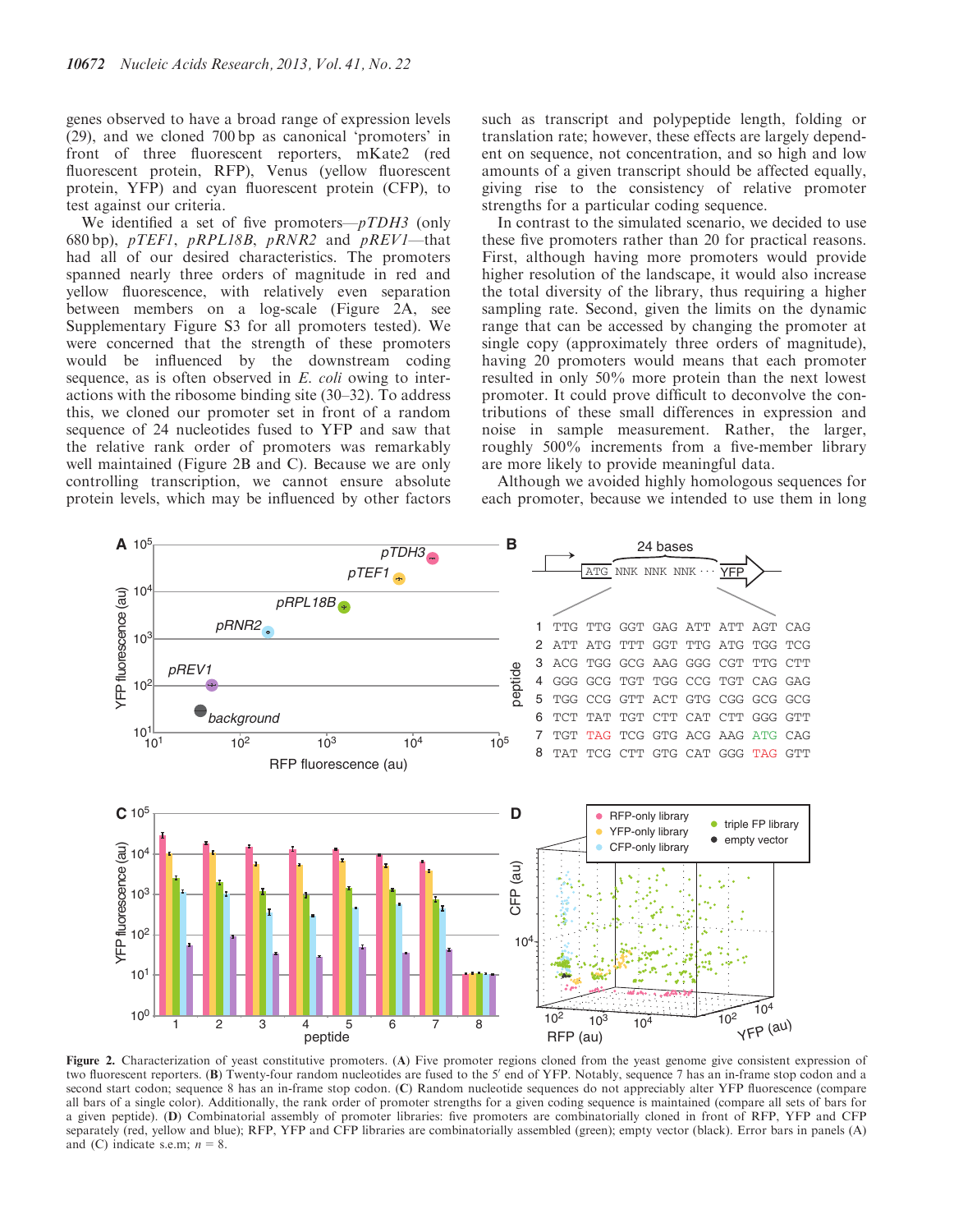pathways, we were still concerned about recombination, as the same promoter could appear more than once in a single plasmid. Thus, we cloned RFP and YFP onto a single plasmid with both genes driven by the same promoter (e.g. pTDH3-RFP-terminator-pTDH3-YFP-terminator) and used loss of fluorescence as an indicator of homologous recombination between repeated promoter or terminator sequences. We also reversed the order of the genes (YFP-RFP) and included CFP (RFP-YFP-CFP). Only  $\sim$ 1% of colonies lost a fluorescent reporter [\(Supplementary Table S4](http://nar.oxfordjournals.org/lookup/suppl/doi:10.1093/nar/gkt809/-/DC1)), and in the absence of any selective pressure to recombine, transformants with fully intact plasmids remained stable after subculturing every 24 h for 5 days, with zero clones of 48 losing any of their reporters.

# Construction of multi-gene libraries

Using this characterized set of promoter sequences, we sought to generate combinatorial libraries in which we simultaneously titrated the expression of all pathway genes. We designed standardized modular cloning vectors for constructing multi-gene plasmids using Gibson assembly [\(6](#page-9-0),[33\)](#page-10-0) ([Supplementary Figure S4\)](http://nar.oxfordjournals.org/lookup/suppl/doi:10.1093/nar/gkt809/-/DC1), which allowed us to combine arbitrary combinations of genes and promoters easily. To test our cloning strategy, we took three separate fluorescent protein libraries (RFP, YFP and CFP) and assembled them into a single plasmid library (complexity of  $5^3 = 125$  members). In comparing the fluorescence of colonies picked from the three-fluorescent protein library to that of colonies picked from each of the single fluorescent protein libraries, we saw that the triple-library roughly covered all of the 3D 'expression space' spanned by our promoters ([Figure 2D](#page-4-0) and [Supplementary Figure S5](http://nar.oxfordjournals.org/lookup/suppl/doi:10.1093/nar/gkt809/-/DC1)). As can be seen in [Supplementary Figure S5,](http://nar.oxfordjournals.org/lookup/suppl/doi:10.1093/nar/gkt809/-/DC1) fluorescence of the triplelibrary clones clustered around the discrete intervals set by the promoters, occupying a lattice of points. We expect to see a similar pattern of coverage for the n-dimensional expression space of an n-gene system.

# TRAC, a rapid genotyping assay

Although the goal of our modeling approach was to reduce the number of sample measurements, our cloning strategy was intended to be unrestrictive in the number of genes that could be expressed. Therefore, we anticipated a need for a rapid and inexpensive method for identifying the unknown promoters driving each gene for a given clone isolated from the library. The turnaround time compared with purification and sequencing of plasmids or PCR products could be considerably reduced with an assay that directly determined promoter identity.

As our promoter sequences were highly orthogonal, we were able to easily adapt the TaqMan method used in quantitative real-time PCR and allelic discrimination. For our assay, TaqMan Rapid Analysis of Combinatorial assemblies (TRAC), we designed five orthogonal DNA oligonucleotide duplex probes [\(25](#page-9-0)), specific for each of the five promoter sequences and labeled with spectrally distinct, fluorescent dyes and Förster resonance energy transfer quenchers ([Supplementary Table S3](http://nar.oxfordjournals.org/lookup/suppl/doi:10.1093/nar/gkt809/-/DC1)). When these probes were included in a PCR reaction with genespecific primers amplifying an unknown promoter, only one fluorescent dye was released, which corresponded to the promoter present at that locus ([Supplementary](http://nar.oxfordjournals.org/lookup/suppl/doi:10.1093/nar/gkt809/-/DC1) [Figures S2](http://nar.oxfordjournals.org/lookup/suppl/doi:10.1093/nar/gkt809/-/DC1) and [S6\)](http://nar.oxfordjournals.org/lookup/suppl/doi:10.1093/nar/gkt809/-/DC1). This fluorescent signal could be read on a standard plate reader, which simplified the genotyping process by eliminating the need for a downstream gel, purification or sequencing reaction. Not only was the time required for genotype identification low but also the additional cost of oligonucleotide probes added only cents per reaction.

Because the specificity of the gene is determined by the PCR primers and not the fluorescent probes, this genotyping method is scalable to any number of genes. However, we were curious whether we could expand the number of unique sequences that could be identified by TRAC, in case a larger set of promoters were needed for future applications. There is a limit to the number of probes that can be used simultaneously due to overlapping excitation and emission spectra of the dyes. However, by designing sequences that contained either complementary or non-complementary sequences for all five probes in a row, we were able to detect 32  $(2^5)$  unique 'TRAC barcodes' ([Supplementary Figure S7](http://nar.oxfordjournals.org/lookup/suppl/doi:10.1093/nar/gkt809/-/DC1) and [Supplementary](http://nar.oxfordjournals.org/lookup/suppl/doi:10.1093/nar/gkt809/-/DC1) [Table S5\)](http://nar.oxfordjournals.org/lookup/suppl/doi:10.1093/nar/gkt809/-/DC1). A sixth fluorescent dye, Alexa Fluor<sup>®</sup> 750, available from Integrated DNA Technologies, has excitation and emission spectra that do not overlap with our current set of five, although we have not tested it. If it proved to be compatible, it would enable detection of up to six unique sequences by standard TRAC, or up to 64 (2<sup>6</sup>) unique TRAC barcodes.

# Violacein biosynthesis as a model pathway

With the tools in hand to construct and analyze metabolic pathways, we demonstrated our approach using the fivegene violacein biosynthetic pathway (vioABEDC) from Chromobacterium violaceum ([34\)](#page-10-0) ([Figure 3](#page-6-0) and [Supplementary Figure S8\)](http://nar.oxfordjournals.org/lookup/suppl/doi:10.1093/nar/gkt809/-/DC1). The primary reason we chose this pathway as a model system was not for its final product, but rather for the interesting characteristics of the pathway itself. First, the pathway is highly branched, leading to several potential products. This would allow us to raise the question of whether regression modeling can be used to predict strains that preferentially direct flux down a particular branch. Second, the enzyme encoded by  $vioC$  is known to act on two pathway intermediates (protoviolaceinic acid and protodeoxyviolaceinic acid) as substrates. Finally, not only had this pathway not been previously expressed in yeast but also much of the pathway was only recently characterized ([34,35](#page-10-0)), and some of the side pathway reactions have yet to be determined. Together, we felt these traits made violacein a challenging pathway for our strategy and one that was representative of many metabolic engineering efforts.

We transformed yeast with the assembled combinatorial pathway library ( $5^5$  = 3125 combinations), and the resulting colonies had a wide range of colors and intensities [\(Supplementary Figure S9](http://nar.oxfordjournals.org/lookup/suppl/doi:10.1093/nar/gkt809/-/DC1)). Although the pathway's products exhibit a color phenotype, we recognized that the majority of chemical compounds are not colored.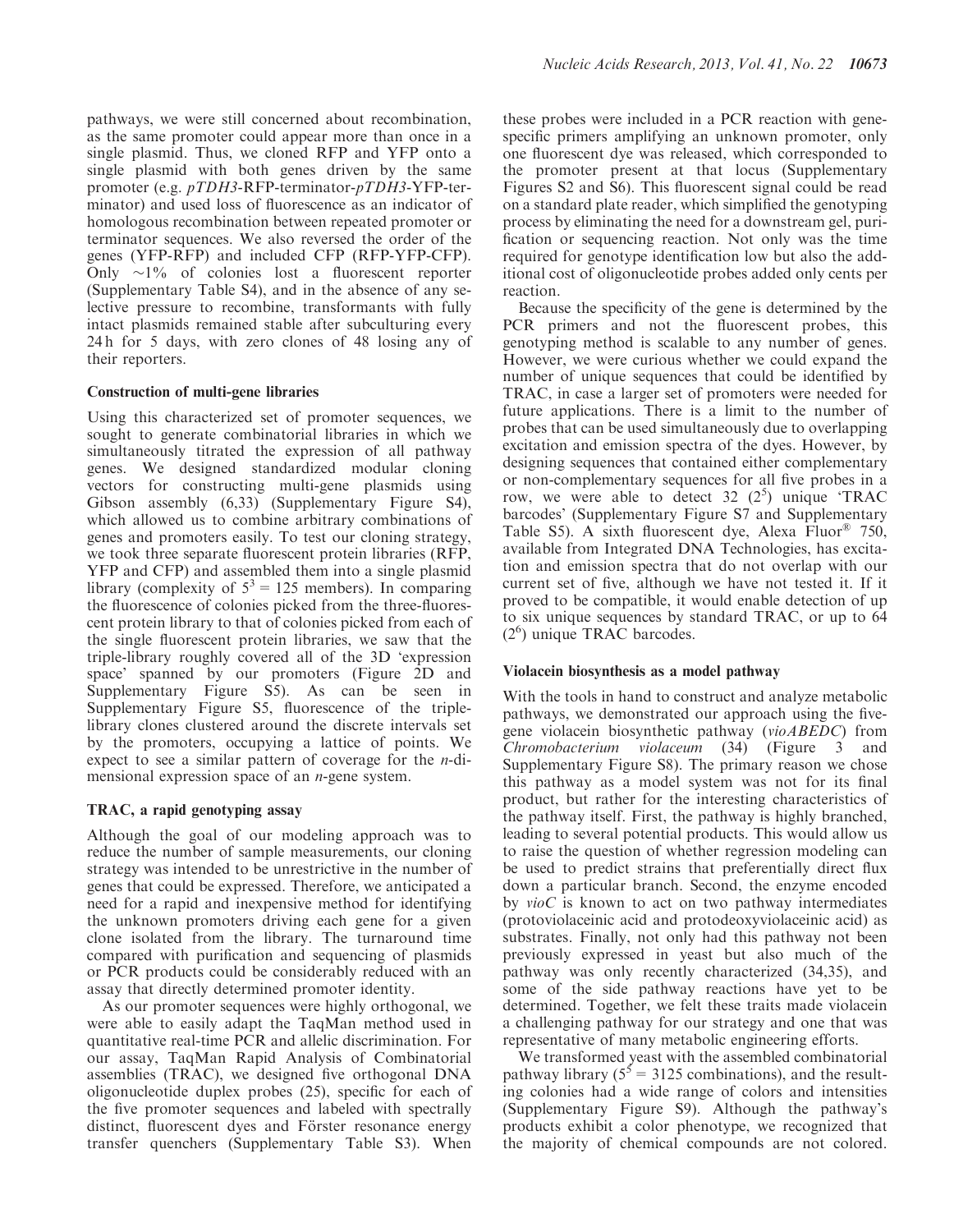<span id="page-6-0"></span>

Figure 3. The violacein biosynthetic pathway. Violacein is synthesized through five enzymatic steps and one non-enzymatic reaction from two molecules of tryptophan. Side-products detectable by HPLC after expression in yeast include deoxyviolacein, proviolacein, and prodeoxyviolacein. Additional side-products (in gray) deoxychromoviridans, chromoviridans, and oxychromoviridans are reported in the literature but are not produced in significant quantities in our strain; the precise mechanism of the reaction forming these products is still uncertain. See [Supplementary Figure S8](http://nar.oxfordjournals.org/lookup/suppl/doi:10.1093/nar/gkt809/-/DC1) for a detailed pathway with molecule structures.

Therefore, we decided to forego a colorimetric screen in favor of HPLC, a low-throughput analytical method that would be more representative of other pathways of interest [\(Supplementary Figure S1](http://nar.oxfordjournals.org/lookup/suppl/doi:10.1093/nar/gkt809/-/DC1)). HPLC analysis revealed that when the pathway was expressed in yeast, four major compounds—violacein, deoxyviolacein, proviolacein and prodeoxyviolacein—were produced in significant quantities, while only trace amounts of deoxychromoviridans, chromoviridans and oxychromoviridans were detected in some samples. The reaction mechanism for the formation of the chromoviridans compounds has neither been previously determined nor is it clear why that reaction would be inefficient in yeast.

#### Model predictions of the violacein pathway

We sampled 91 random transformants from our expression library, identified their promoter genotypes using TRAC and measured their production titers for each of the four primary products. Using these data, we trained four models—one for each target—and then tested them against a test set of 96 additional, unique and random clones. Despite the complexities of the pathway, we found the correlation between the models' predictions, and our empirical measurements were high (Pearson correlation coefficients were 0.80 for violacein, 0.77 for deoxyviolacein, 0.83 for proviolacein and 0.92 for prodeoxyviolacein) [\(Figure 4\)](#page-7-0). To test the effect of training set size on predictive power, we took random subsets of the original training set and measured

correlation between the resulting models' predictions and the full 96-member test set data ([Supplementary Figure](http://nar.oxfordjournals.org/lookup/suppl/doi:10.1093/nar/gkt809/-/DC1) [S10\)](http://nar.oxfordjournals.org/lookup/suppl/doi:10.1093/nar/gkt809/-/DC1). We repeated this experiment 100 times for subsets of size: 5, 10, 20 and 50 (and 91). Interestingly, beyond the initial dramatic increase in correlation coefficient, only modest improvements were seen when increasing the training set to 50 or 91 samples. This suggests that a relatively low sampling rate (in this case, between 1 and 2%) may be sufficient for generating a predictive model.

We observed that a large number of samples in both the training and test sets had production levels below the limit of detection of our extraction and measurement protocols. Because of this, the models were trained on inherently flawed data on the low-production end, and therefore could not be expected to be as successful in predicting that range. However, it is encouraging that the models show much better correlation for highly productive strains (Pearson correlation coefficients were 0.84 for violacein, 0.90 for deoxyviolacein, 0.88 for proviolacein and 0.92 for prodeoxyviolacein) [\(Figure 4\)](#page-7-0), suggesting that the models' predictive power could be easily improved with higher quality data.

A far more interesting test of a model is whether it can forward-predict strains that would result in a desired phenotype. In this case, we took advantage of the branched nature of the violacein pathway and considered whether the models could predict genotypes that direct flux down any particular branch. We cloned the top five predicted combinations for each of the four products and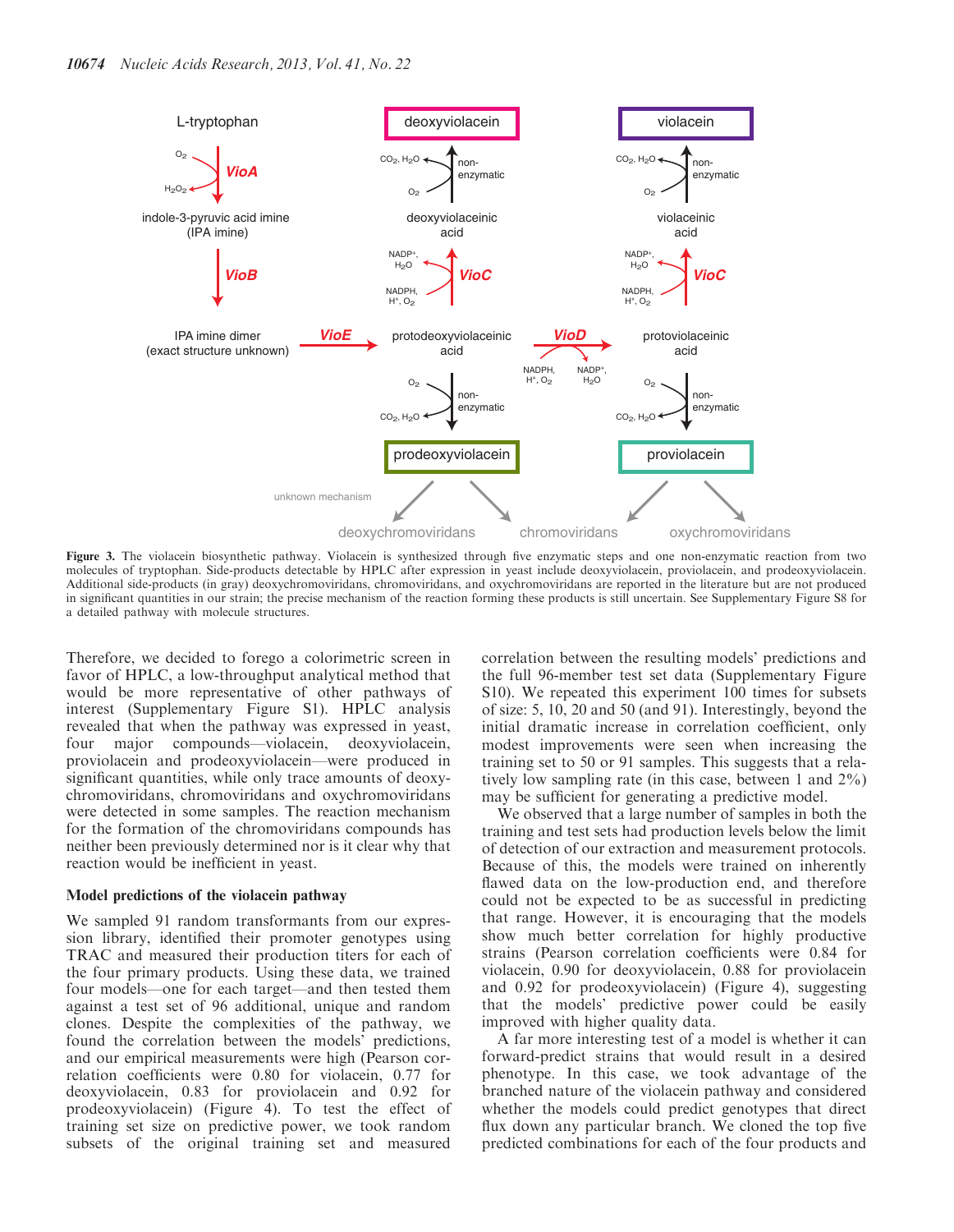<span id="page-7-0"></span>

Figure 4. Model predictions. Comparison of model predictions with empirical measurements for a test set of 96 unique combinations. Black circles indicate the upper 48 combinations sorted by predicted titer for each respective product; gray circles indicate the lower 48. The gray lines and correlation constants were calculated using all 96 data points; the black lines and correlation constants were calculated using only the upper 48 data points (i.e. to roughly omit data that could be below the limit of detection). Axes are the logarithm of the titer, where titer is measured by the HPLC peak area in arbitrary units, *n.b.* negative values indicate a titer less than 1 au, not a net negative production; error bars indicate s.d.;  $n = 3$ .

measured product titers from the resulting strains. We found the models were able to accurately capture the behavior of the pathway and provided predictions that preferentially produced one of the four possible products [\(Figure 5](#page-8-0) and [Supplementary Table S6\)](http://nar.oxfordjournals.org/lookup/suppl/doi:10.1093/nar/gkt809/-/DC1). For a given product queried, the predicted strains produced greater amounts of the desired target while minimizing the amount of off-target production as compared with strains predicted for any of the other three compounds.

# **DISCUSSION**

Synthetic biology strives to engineer biological systems to meet desired specifications using rigorously tested parts and models to achieve predictable behaviors. Given our incomplete understanding of the cell and its metabolism, but bolstered by our knowledge that metabolic flux is highly impacted by enzyme concentrations, systematically varying expression provides a promising approach for increasing production titers. The utility of these expression libraries can be augmented by using robust wellcharacterized promoters that enable researchers to infer expression phenotype from genotype and consequently gain insight into the design principles of a particular pathway. The promoters we constructed reliably span a wide range of expression strengths while maintaining their relative rank ordering, irrespective of the coding sequence of the expressed gene. The steps of library construction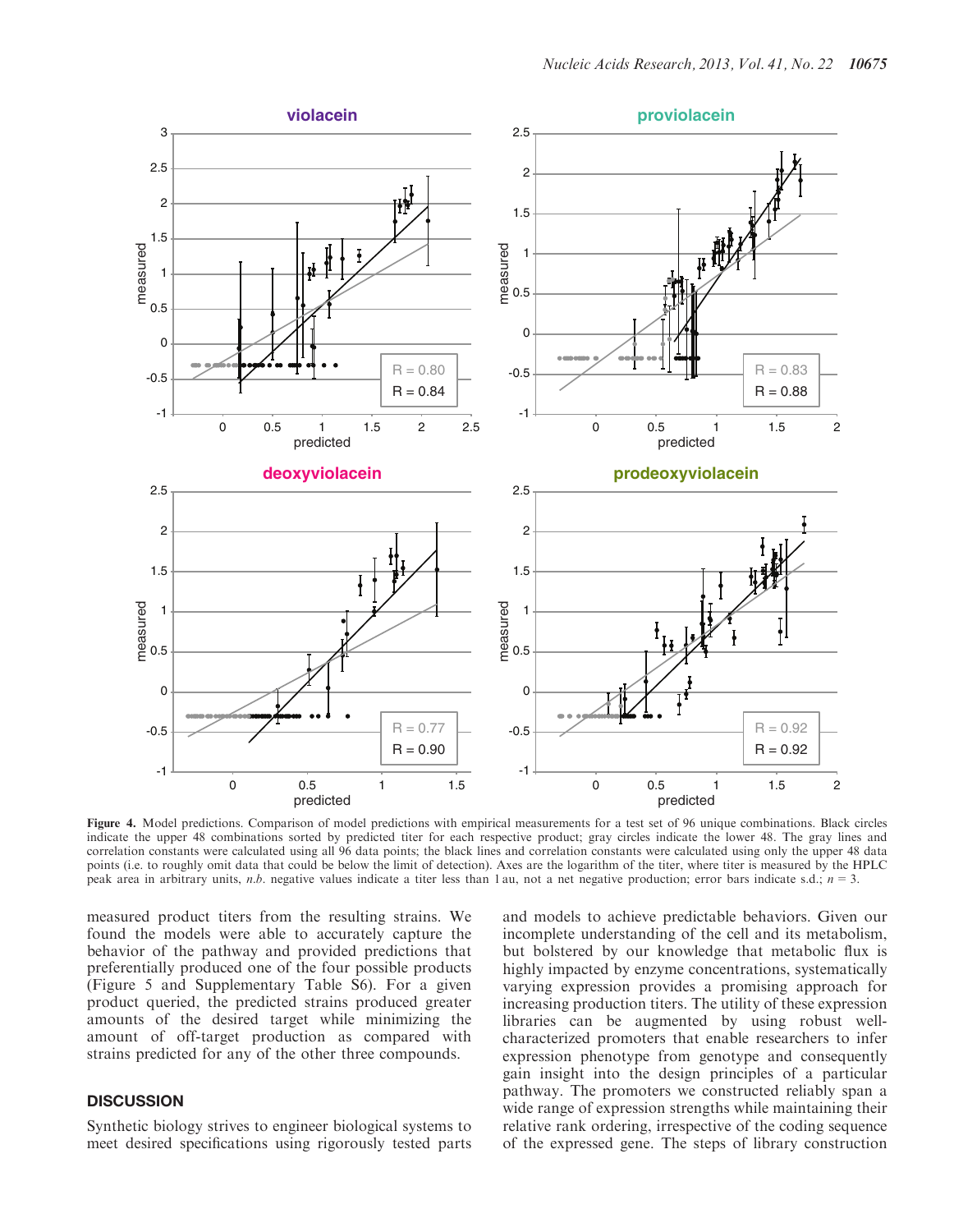Figure 5. Strains with directed flux. The top five predicted combinations for each product and their associated relative titers. The five predictions for a given product are grouped by color: purple for violacein, pink for deoxyviolacein, teal for proviolacein, green for prodeoxyviolacein. Each predicted group shows preferential production of one product over the other three. Axes are relative product titer (HPLC peak area) in arbitrary units; each point is an average of four biological replicates (error bars not shown for clarity, but values are provided in [Supplementary Table S6\)](http://nar.oxfordjournals.org/lookup/suppl/doi:10.1093/nar/gkt809/-/DC1). Each closed loop represents a single strain, and the vertices indicate the titers of the four products. For example, strain 1 (solid line) produces equal amounts of violacein and proviolacein as strain 2 (dotted line) but half as much deoxyviolacein and prodeoxyviolacein (inset).

and analysis are designed to be both generalizable to other pathways and scalable to increased numbers of enzymes to enable researchers to adopt the approach with relative ease. Additionally, this strategy need not be limited to this set of promoters or even to S. cerevisiae, as the only data required are production output and a measure for gene expression. The ability to link expression levels directly to the DNA sequence by using reliable wellcharacterized control elements—whether they be transcriptional, translational or post-translational—is essential for rapidly gathering data from many clones on several genes. For example, a newly developed expression architecture termed 'bicistronic design' could provide robust control in E. *coli*, where it had previously been lacking ([32\)](#page-10-0). Certainly, manipulating expression alone cannot be expected to yield a perfect strain, but these combinatorial libraries are compatible with classical methods such as protein engineering and directed evolution.

A recent review of metabolic engineering proposed that the goal of new engineering frameworks is to gain as much information as possible from a small number of experiments to allow researchers to hone in on the relevant areas and directions to explore ([5\)](#page-9-0). Our modeling strategy is much aligned with this idea, as it only requires a modest number of measurements, unlike traditional combinatorial library approaches, which necessitate a high-throughput screen or selection. Although linear regression may appear to be an overly simplified representation of a metabolic pathway, this is not the first time that linear regression has been used to describe a highly complex biological

phenomenon. Linear regression was used in protein engineering to great effect to improve activity of a halohydrin dehalogenase [\(36](#page-10-0)) and predict thermostability in engineered cytochrome P450s ([37\)](#page-10-0).

Although protein-folding energy landscapes are commonly thought to be highly irregular owing to the numerous semi-stable conformations that a protein may access, we believe that metabolic production landscapes are generally smoother. Although it has been previously shown that moderate gene expression can sometimes be optimal ([2,20\)](#page-9-0), it is not clear whether the inverse is possible—a multi-peaked landscape where moderate expression is detrimental and both high and low expression are beneficial. The model would likely be incapable of accurately describing a landscape containing multiple peaks, depending on the relative size and sharpness of the peaks and the sampling bias in the training set. However, we would expect this type of scenario to be rare. A more likely occurrence is a pathway that produces a toxic intermediate, where the relationship between enzymes (e.g. the ratio or the sum of activities) must be maintained, which we suspect would result in a ridge-like topology. These ridges would still present a challenge to the model, as they are incongruent with our assumption of enzyme independence, and so depending on the particular shape of the ridge (e.g. a shallow slope along the top of the ridge), the model may not succeed in identifying the true optimum. The objective for this modeling strategy is to provide an estimation of the production landscape for newly engineered pathways, and, as such, failure to accurately describe and predict expression-level dependent performance, while problematic, highlights the possible presence of interesting biology to investigate in more detail.

In conclusion, we have developed a novel approach for optimizing enzyme expression for an engineered metabolic pathway that integrates combinatorial libraries with regression modeling to guide the researcher with a map of the production landscape. A major advantage of this strategy is that it requires no knowledge of absolute protein or metabolite levels, enzyme kinetics or thermodynamics, or even the order of the reactions. As such, the method is particularly useful when engineering new pathways that are not fully characterized, e.g. gene clusters mined from metagenomic studies or pathways with enzymes that have not been or cannot be easily purified and biochemically characterized. The results from an initial modeling attempt could be used as a starting point to investigate other avenues of optimization, be they as simple as further expression optimization or as involved as mutagenesis and directed evolution. In concert with these and other established metabolic engineering techniques, our strategy should dramatically accelerate the development of highly optimized strains as a sustainable replacement for chemical production.

# SUPPLEMENTARY DATA

[Supplementary Data](http://nar.oxfordjournals.org/lookup/suppl/doi:10.1093/nar/gkt809/-/DC1) are available at NAR Online, including [38].

<span id="page-8-0"></span>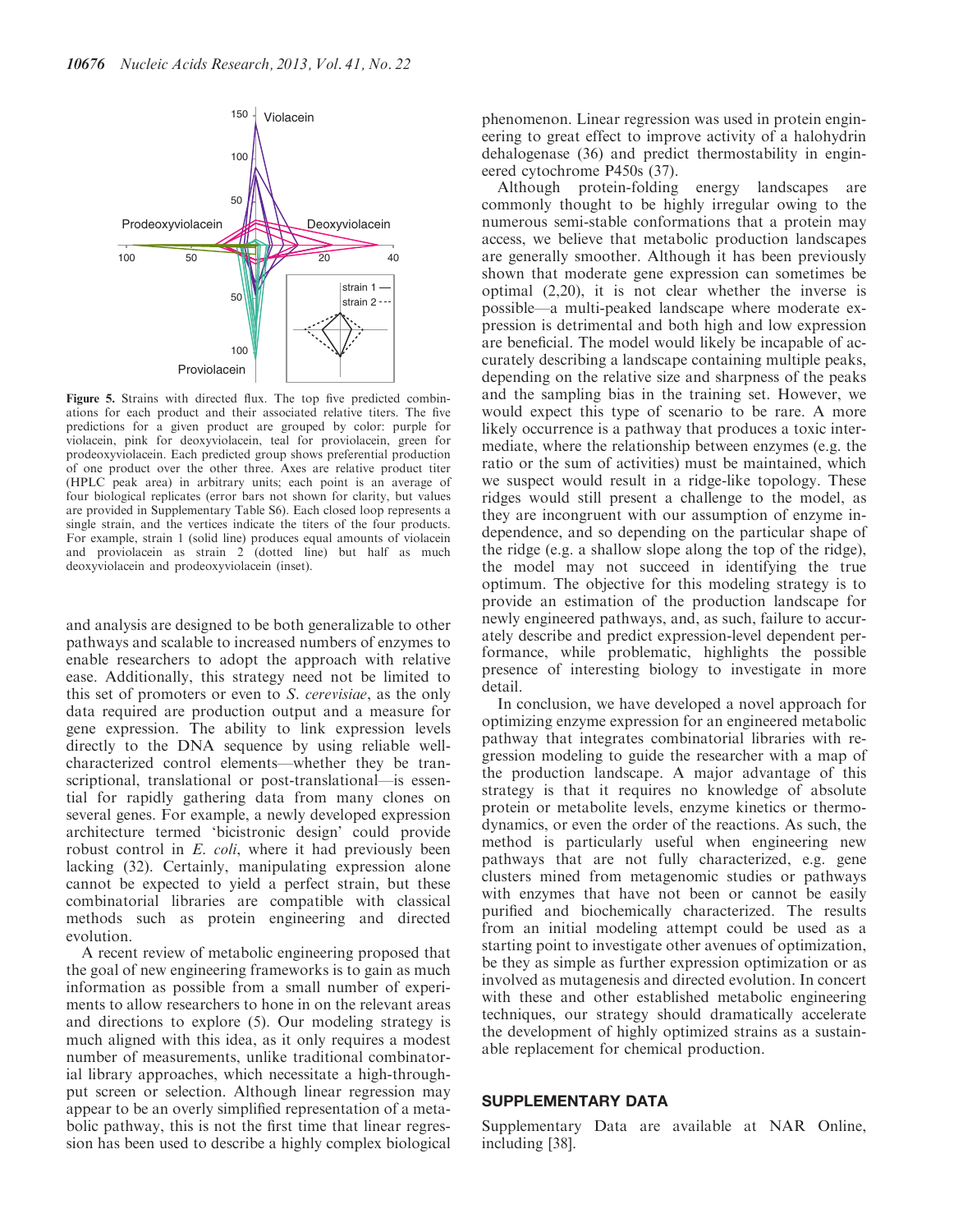#### <span id="page-9-0"></span>ACKNOWLEDGEMENTS

The authors thank J.C. Anderson, A. Arkin, W. DeLoache, H. El-Samad and M. Price for feedback and discussion during the preparation of this manuscript. They especially thank S. Bauer for assistance with analytical HPLC measurements. They also thank K. Tipton, J. Chodera and S. Mondal for additional experimental help, as well as members of the Dueber laboratory for discussions.

# FUNDING

Energy Biosciences Institute (to J.E.D. and M.E.L.); Department of Defense through the National Defense Science & Engineering Graduate Fellowship Program (to M.E.L.); National Science Foundation [CNS-0931843 (CPS-ActionWebs) to A.A. and C.J.T.]. Funding for open access charge: Energy Biosciences Institute.

Conflict of interest statement. None declared.

# **REFERENCES**

- 1. Paddon,C.J., Westfall,P.J., Pitera,D.J., Benjamin,K., Fisher,K., McPhee,D., Leavell,M.D., Tai,A., Main,A., Eng,D. et al. (2013) High-level semi-synthetic production of the potent antimalarial artemisinin. Nature, 496, 528–532.
- 2. Ajikumar,P.K., Xiao,W.-H., Tyo,K.E.J., Wang,Y., Simeon,F., Leonard,E., Mucha,O., Phon,T.H., Pfeifer,B. and Stephanopoulos,G. (2010) Isoprenoid pathway optimization for Taxol precursor overproduction in Escherichia coli. Science, 330, 70–74.
- 3. Steen,E.J., Chan,R., Prasad,N., Myers,S., Petzold,C.J., Redding,A., Ouellet,M. and Keasling,J.D. (2008) Metabolic engineering of Saccharomyces cerevisiae for the production of nbutanol. Microb. Cell Fact., 7, 36.
- 4. Steen,E.J., Kang,Y., Bokinsky,G., Hu,Z., Schirmer,A., Mcclure,A., Cardayre,S.B.D. and Keasling,J.D. (2010) Microbial production of fatty-acid-derived fuels and chemicals from plant biomass. Nature, 463, 559–562.
- 5. Yadav,V.G., De Mey,M., Lim,C.G., Ajikumar,P.K. and Stephanopoulos,G. (2012) The future of metabolic engineering and synthetic biology towards a systematic practice. Metab. Eng., 14, 233–241.
- 6. Gibson,D.G., Young,L., Chuang,R.-Y., Venter,J.C., Hutchison,C.A. and Smith,H.O. (2009) Enzymatic assembly of DNA molecules up to several hundred kilobases. Nat. Methods, 6, 343–345.
- 7. Gibson,D.G., Benders,G.A., Axelrod,K.C., Zaveri,J., Algire,M.A., Moodie,M., Montague,M.G., Venter,J.C., Smith,H.O. and Hutchison,C.A. (2008) One-step assembly in yeast of 25 overlapping DNA fragments to form a complete synthetic Mycoplasma genitalium genome. Proc. Natl Acad. Sci. USA, 105, 20404–20409.
- 8. Shao,Z., Zhao,H. and Zhao,H. (2009) DNA assembler, an in vivo genetic method for rapid construction of biochemical pathways. Nucleic Acids Res., 37, e16.
- 9. Li,M.Z. and Elledge,S.J. (2007) Harnessing homologous recombination in vitro to generate recombinant DNA via SLIC. Nat. Methods, 4, 251–256.
- 10. Quan,J. and Tian,J. (2009) Circular polymerase extension cloning of complex gene libraries and pathways. PLoS One, 4, e6441.
- 11. Zhang,Y., Werling,U. and Edelmann,W. (2012) SLiCE: a novel bacterial cell extract-based DNA cloning method. Nucleic Acids Res., 40, e55.
- 12. Engler,C., Kandzia,R. and Marillonnet,S. (2008) A one pot, one step, precision cloning method with high throughput capability. PLoS One, 3, e3647.
- 13. Pitera,D.J., Paddon,C.J., Newman,J.D. and Keasling,J.D. (2007) Balancing a heterologous mevalonate pathway for improved isoprenoid production in Escherichia coli. Metab. Eng., 9, 193–207.
- 14. Zhu,M.M., Skraly,F.A. and Cameron,D.C. (2001) Accumulation of Methylglyoxal in Anaerobically Grown Escherichia coli and Its Detoxification by Expression of the Pseudomonas putida Glyoxalase I Gene. Metab. Eng., 3, 218–225.
- 15. Kristensen,C., Morant,M., Olsen,C.E., Ekstrøm,C.T., Galbraith,D.W., Lindberg Møller,B. and Bak,S. (2005) Metabolic engineering of dhurrin in transgenic Arabidopsis plants with marginal inadvertent effects on the metabolome and transcriptome. Proc. Natl Acad. Sci. USA, 102, 1779.
- 16. Glick,B.R. (1995) Metabolic load and heterologous gene expression. Biotechnol. Adv., 13, 247–261.
- 17. Neubauer,P., Lin,H.Y. and Mathiszik,B. (2003) Metabolic load of recombinant protein production: inhibition of cellular capacities for glucose uptake and respiration after induction of a heterologous gene in Escherichia coli. Biotechnol. Bioeng., 83, 53–64.
- 18. Pfleger,B.F., Pitera,D.J., Smolke,C.D. and Keasling,J.D. (2006) Combinatorial engineering of intergenic regions in operons tunes expression of multiple genes. Nat. Biotechnol., 24, 1027–1032.
- 19. Lu,C. and Jeffries,T. (2007) Shuffling of promoters for multiple genes to optimize xylose fermentation in an engineered Saccharomyces cerevisiae strain. Appl. Environ. Microbiol., 73, 6072–6077.
- 20. Du,J., Yuan,Y., Si,T., Lian,J. and Zhao,H. (2012) Customized optimization of metabolic pathways by combinatorial transcriptional engineering. Nucleic Acids Res., 40, e142.
- 21. Wang,H.H., Isaacs,F.J., Carr,P.A., Sun,Z.Z., Xu,G., Forest,C.R. and Church,G.M. (2009) Programming cells by multiplex genome engineering and accelerated evolution. Nature, 460, 894–898.
- 22. Anderson,J.C., Dueber,J.E., Leguia,M., Wu,G.C., Goler,J.A., Arkin,A.P. and Keasling,J.D. (2010) BglBricks: A flexible standard for biological part assembly. J. Biol. Eng., 4, 1.
- 23. Shetty,R.P., Endy,D. and Knight,T.F. (2008) Engineering BioBrick vectors from BioBrick parts. J. Biol. Eng., 2, 5.
- 24. Shoemaker,D.D.D., Lashkari,D.A.D., Morris,D.D., Mittmann,M.M. and Davis,R.W.R. (1996) Quantitative phenotypic analysis of yeast deletion mutants using a highly parallel molecular bar-coding strategy. Nat. Genet., 14, 450–456.
- 25. Kong,D., Huang,Y., Zhang,X., Yang,W., Shen,H. and Mi,H. (2003) Duplex probes: a new approach for the detection of specific nucleic acids in homogenous assays. Anal. Chim. Acta, 491, 135–143.
- 26. Aswani,A., Bickel,P. and Tomlin,C. (2011) Regression on manifolds: estimation of the exterior derivative. Ann. Stat., 39, 48–81.
- 27. Alper,H., Fischer,C., Nevoigt,E. and Stephanopoulos,G. (2005) Tuning genetic control through promoter engineering. Proc. Natl Acad. Sci. USA, 102, 12678–12683.
- 28. Nevoigt,E.E., Kohnke,J.J., Fischer,C.R.C., Alper,H.H., Stahl,U.U. and Stephanopoulos,G.G. (2006) Engineering of promoter replacement cassettes for fine-tuning of gene expression in Saccharomyces cerevisiae. Appl. Environ. Microbiol., 72, 5266–5273.
- 29. Newman,J.R.S., Ghaemmaghami,S., Ihmels,J., Breslow,D.K., Noble,M., DeRisi,J.L. and Weissman,J.S. (2006) Single-cell proteomic analysis of S. cerevisiae reveals the architecture of biological noise. Nature, 441, 840–846.
- 30. Qi,L.L., Haurwitz,R.E.R., Shao,W.W., Doudna,J.A.J. and Arkin,A.P.A. (2012) RNA processing enables predictable programming of gene expression. Nat. Biotechnol., 30,  $1002 - 1006$
- 31. Salis,H.M., Mirsky,E.A. and Voigt,C.A. (2009) Automated design of synthetic ribosome binding sites to control protein expression. Nat. Biotechnol., 27, 946–950.